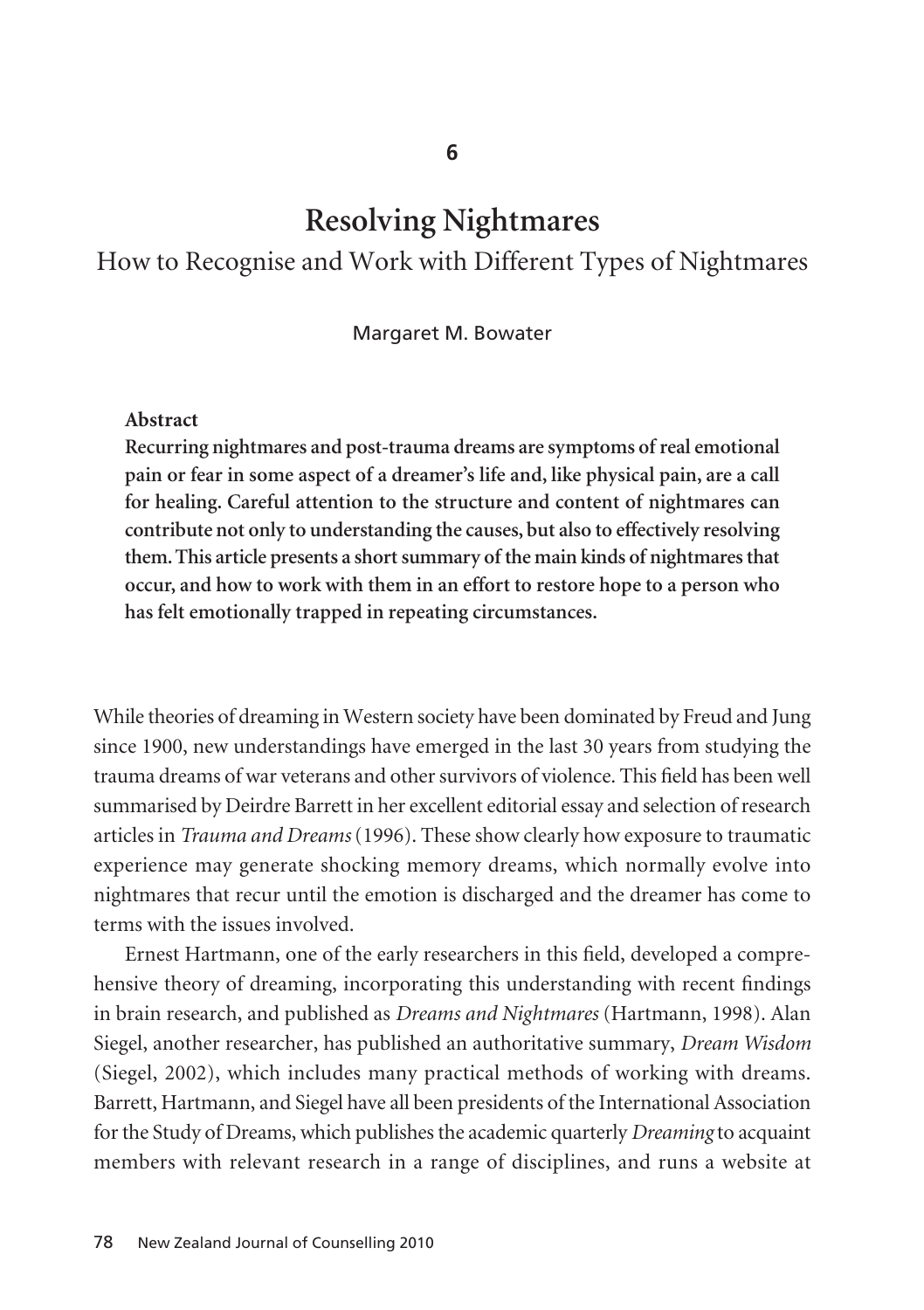www.asdreams.org. I have enjoyed presenting workshops at two of their international conferences.

Nightmares are dreams in which the dreamer typically wakes in fear, horror, or severe distress, feeling powerless. The emotions are real, registering in brain and body, and arise from real-life issues, whether experienced directly or vicariously, such as being exposed to violence or empathising with someone else's shock. Recurring nightmares indicate an unresolved recurring life issue, calling for conscious attention. Frequent nightmares indicate a high level of vulnerability and a need for emotional support or therapy (Barrett, 1996; Hartmann, 1998; Siegel, 2002).

In high-stress circumstances, many adults in our society have occasional nightmares that fade as they come to terms with the situation. Children typically have more nightmares, reflecting their relative lack of knowledge, skills, and power, so they need comfort and support to deal with the fears that trigger the "bad dreams." A supportive adult can help by listening with empathy for the child's fear, and by encouraging the child to draw the dream with a new ending in which the child escapes or handles the issue. Traumatic events, however, from war to bullying to hospitalisation, may generate post-trauma memory dreams in anyone, and young or sensitive witnesses may over-identify with actual victims (Barrett, 1996; Hartmann, 1998).

A recent theory of dreaming proposed by evolutionary psychologists (see Revonsuo, 2004) suggests that a major purpose of dreaming is to confront us with particular threats in our environment so that in our sleep we will actually practise ways of dealing with these threats, thereby being better prepared for them in reality. Asleep or awake, we can use the nightmare scenario to think about how to handle the situation in metaphor first, by continuing the dream-story, and then by "translating" it into reality. Dreamers can achieve some objectivity by drawing the scene as they talk.

Our mind is part of the total human organism, which is capable of problemsolving in normal circumstances. Dreaming is a natural creative process (Hartmann, 1998), continually offering a kind of feedback to the conscious ego, if only it will pay attention, just as the body offers feedback through pain and pleasure. Nightmares, like pain, are a dramatic cry for help. Most of our vivid dreaming takes place during REM sleep, in which observers can see that sleepers' eyes are moving under their lids, as if watching some action internally. REM sleep occurs at about 90-minute intervals throughout a night's sleep, indicating that the mind is dreaming, and the REM periods get longer as the night progresses. In total, these periods add up to about a quarter of healthy adult sleep time.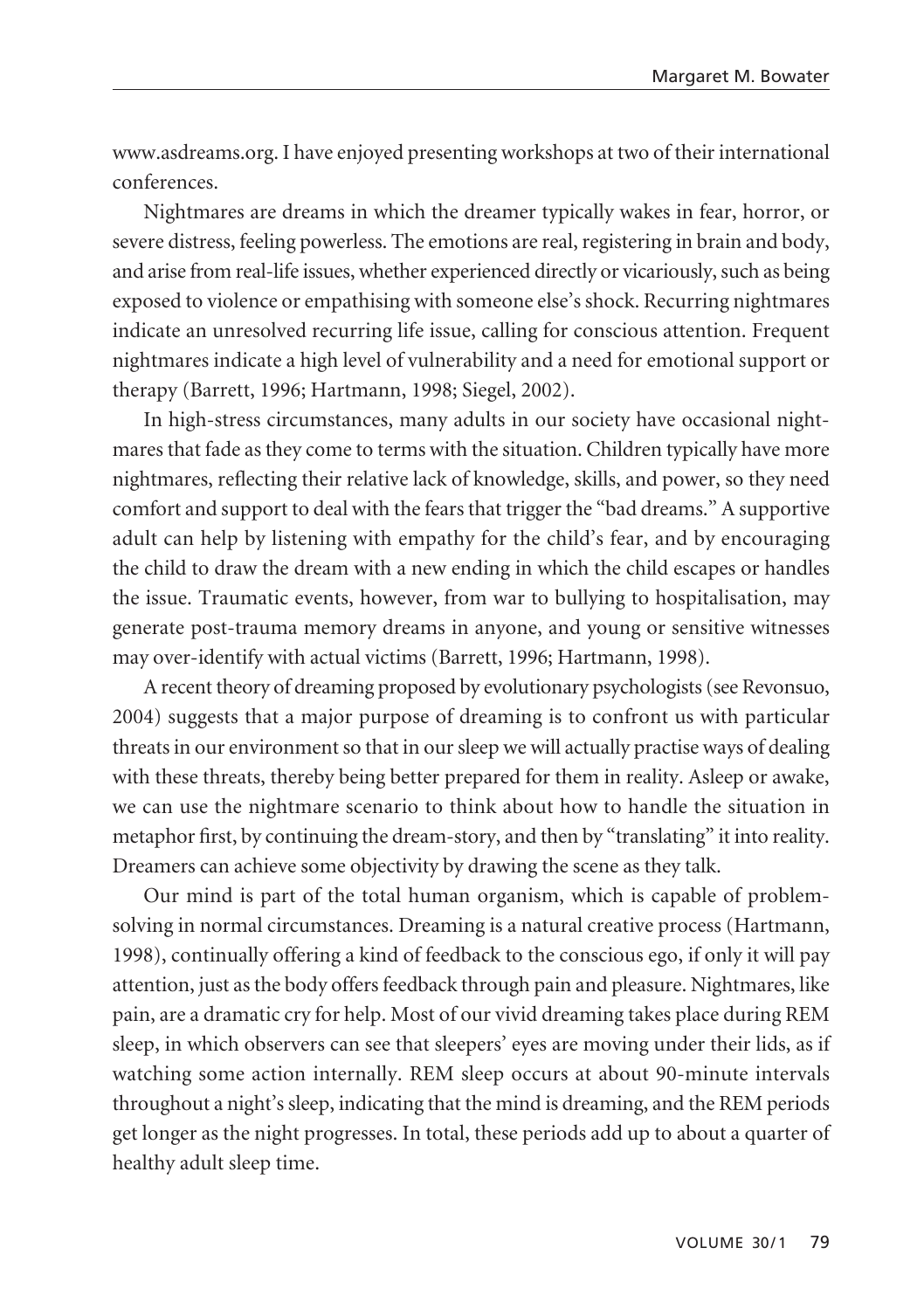### **Types of nightmares**

What are the main causes of nightmares?

#### *1. Post-trauma memory-dreams*

These are like the aftershocks of an earthquake as the mind absorbs the impact of a shocking event. They usually occur soon after falling asleep, not waiting for the REM cycle. They tend to be vivid fragments of memory, primarily literal, lacking in narrative, full of strong emotion, and feel so real that the dreamer wakes in fear that the event has happened again.

Post-trauma memory-dreams were first identified in research on the repetitive nightmares of war veterans, such as the men who were interviewed by Harry Wilmer at the San Antonio Veterans' Hospital in 1981 (Wilmer, 1996). Because the men were afraid or ashamed to talk about their experiences, the psyche had been unable to discharge the horrors and terrors they carried, locking them into a state of posttraumatic stress disorder that virtually crippled them. As they began to talk with Wilmer and with one another, emotion was discharged, and the dreams began to lose their realism and intensity and to be diluted by elements of fantasy and more mundane experiences. Gradually the dreams focused more on stories of survival, until eventually the memories faded into the background of life. Wilmer identified three stages in the process of recovery, from grim realism, to "variable" dreams mixing memories with fantasy, to "ordinary nightmares" about the war but triggered by current events. He actually termed the middle stage "the healing nightmare."

Soon thereafter, some feminists began to recognise that the soldiers' experience was parallel to that of women and children struggling to survive domestic violence in their homes (Herman, 1992). Ernest Hartmann (1998) realised that most nightmares originate in traumatic experience, and Barrett has spelled this out in her *Trauma and Dreams* (1996), an excellent collection of research articles on the dreams of refugees, war veterans, rape survivors, burned children in hospital, disaster victims, and even people going through "normal" crises such as divorce, bereavement, surgery or, in fact, any perceived threat to life. This recognition shifts the emphasis away from assuming pathology in the personality toward identifying the impact of trauma, although in many cases both may be involved.

#### *Home invasion*

An example from my own collection of dreams demonstrates the natural recovery process very well. "Mavis" was a retired nurse, living independently, when she went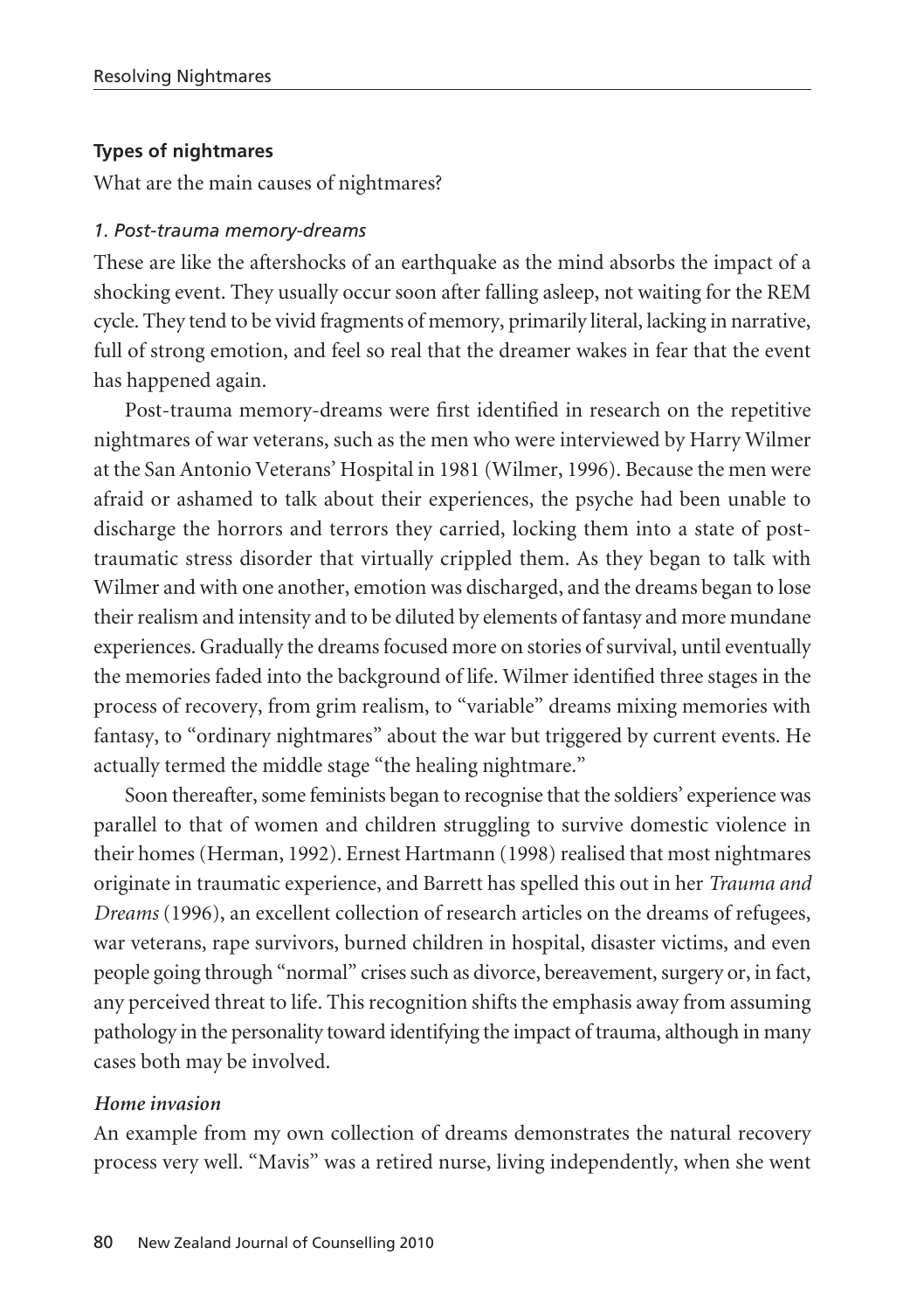to stay with her daughter "Christine" and family for Christmas. The family ran an orchard with a produce stall, and also took in backpackers. During the night Mavis awoke and, on her way to the toilet, found two armed robbers in black who had suddenly invaded the house and tied up the two backpacker girls, demanding money. Mavis told me that she simulated a heart attack, gasping for breath, so the robbers left the women and headed for the main bedroom. Christine awoke screaming and her husband attacked the robbers, who fled with Mavis's purse. Relief! But the rest of the night was spent describing it all to the police.

Two nights later, at home in her own upstairs bedroom, Mavis had the first of many dreams which repeated for weeks:

*I would dream that I was lying in my own bed at home, when two shadowy black figures would appear in the doorway. I could hear horrible deep breathing, like someone who was short of breath after climbing the stairs. I would try to move or shout but I couldn't. Then I'd wake up shouting, frightened, my heart pounding.… I would think it might have been real, so I'd slam the lights on and hunt through the house, and then sit down and have a cup of tea before I'd go back to bed. I had no one to talk to about my feelings, and I was really worried for my daughter's safety.* 

Notice that the dream takes place in her *own* home, not her daughter's, symbolising a violation of her *own* security, and that the breathing is done by someone else, as if dissociated.

*After about six weeks I was still having difficulty getting to sleep, so my doctor arranged some counselling for me, which was a relief—but it was only brief.*

Now the nightmare began to change. First the black figures became vaguer and turned blue, but Mavis would still wake up shouting. By six months, the dream came only occasionally, and *the figures were white and flowing, ghost-like; so I decided to think about* them as my guardian angels, and told them they could go now. Here she has intentionally used imagination to re-frame the invasion. But the heavy breathing sounds recurred for a year. *I don't have any other memories about heavy breathing like that, so I suppose it must be the gasping I did for the robbers.* It seems her body had been more shocked than she realised.

The story of Mavis's recovery demonstrates not only the natural shift from trauma dream to nightmare, but also the value of actively imagining a new outcome. Coun sellors can use a similar process by asking, "What could you do next?" and asking the dreamer to carry it out in imagination or draw it.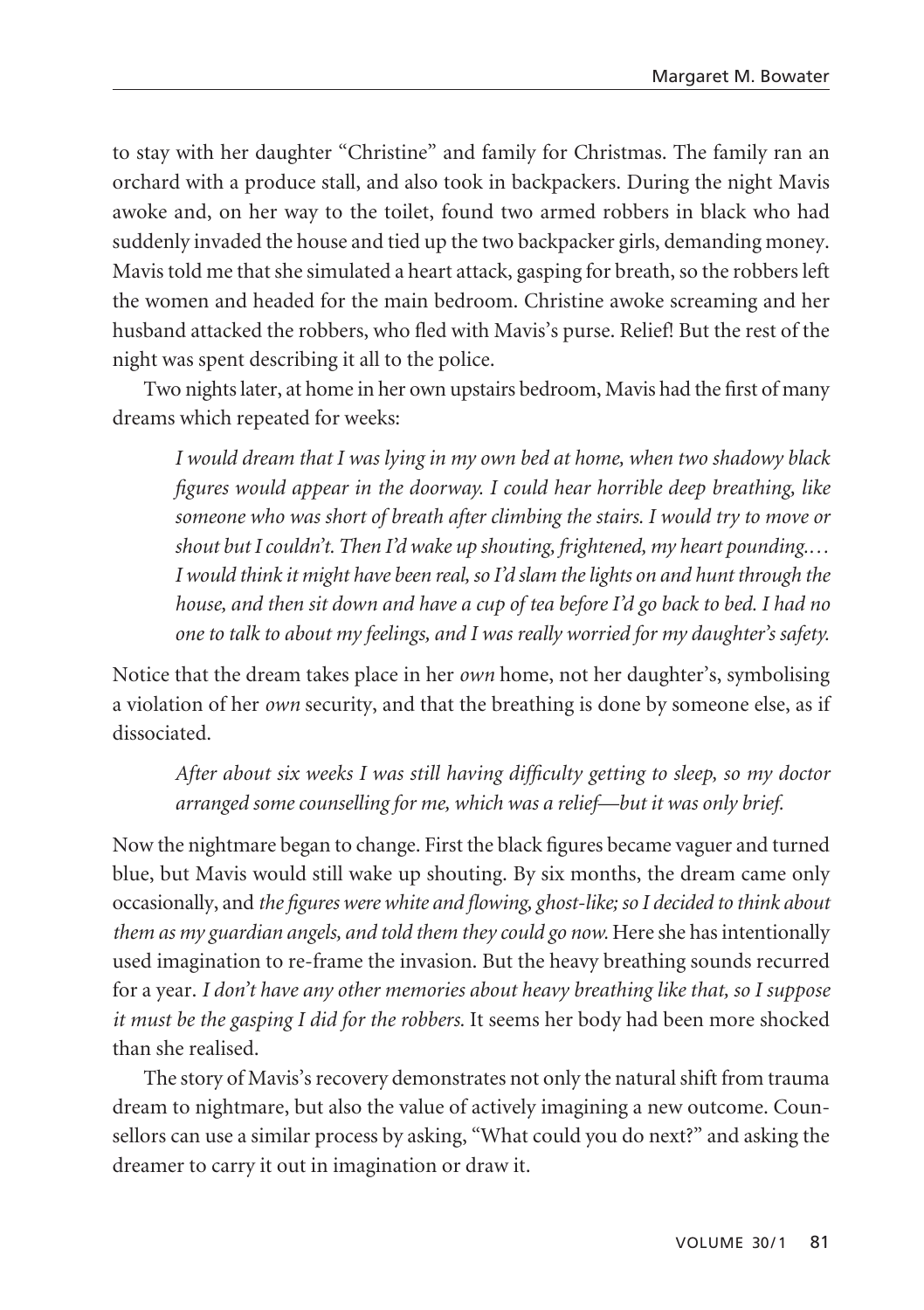#### *2. Intense anxiety dreams*

Real trauma creates real victims, but many people suffer high anxiety when placed in *stressful circumstances*, which may generate disturbed sleep, including nightmares about anticipated trauma. These range from dreaming that they have failed a coming test, fluffed a performance on stage, been diagnosed as terminally ill, etc., to being cast into the wilderness or the fires of hell forever for their sins. For example, people who work in a bullying environment may re-dream a childhood nightmare of being attacked or hunted. Another common theme is seeing a tidal wave or a tornado approaching, and knowing that you are about to be overwhelmed by circumstances. Should you "batten down" or run for the hills? Dream work allows the dreamer to try out both.

In extreme cases, the stress level may be so high that it overrides the natural inhibition of large-muscle movement during REM sleep, and the dreamer acts out violence in his dream, such as punching a wall or a window "to get out of the trap." This is classified as a REM-Sleep Disorder in the DSM4, and of course is dangerous, requiring the immediate reduction of stress, or necessitating medication. I have had a number of clients referred to me as a result of acting out a nightmare scene with painful consequences. Stress reduction is the top priority, and time out to think about new strategies for coping in their environment.

### *3. Intra-psychic conflict*

External stresses may be compounded by *internal conflicts* within the personality, such as when dreamers have been raised in a family, religion, or culture that denies basic human needs, demanding unnaturally high standards of control, purity, perfection, or achievement. These tensions are often life-long and require longer-term therapy to change old patterns and establish new ones. A senior therapist I know had recurring dreams, as a trainee chaplain, of *being pursued relentlessly by a menacing black dog in a wasteland. When he at last turned to confront it, it seized his hand and held on, but to his surprise it did not bite or threaten him.* That day he had suppressed his anger when a patient had refused his services, and he saw the connection, understanding that it was a symbol for the anger he had always denied. He took the dream to therapy and never had it again. Singers and actors may have recurring dreams of forgetting their lines on stage, and teachers of losing control of their classes. After such a dream, they can practise what to do, rather than remaining helpless.

## *4. Hallucinatory nightmares*

Ordinary people may also have nightmares induced by a range of drugs, such as LSD, or withdrawal from drugs such as alcohol (Shafton, 1995). Patients recovering from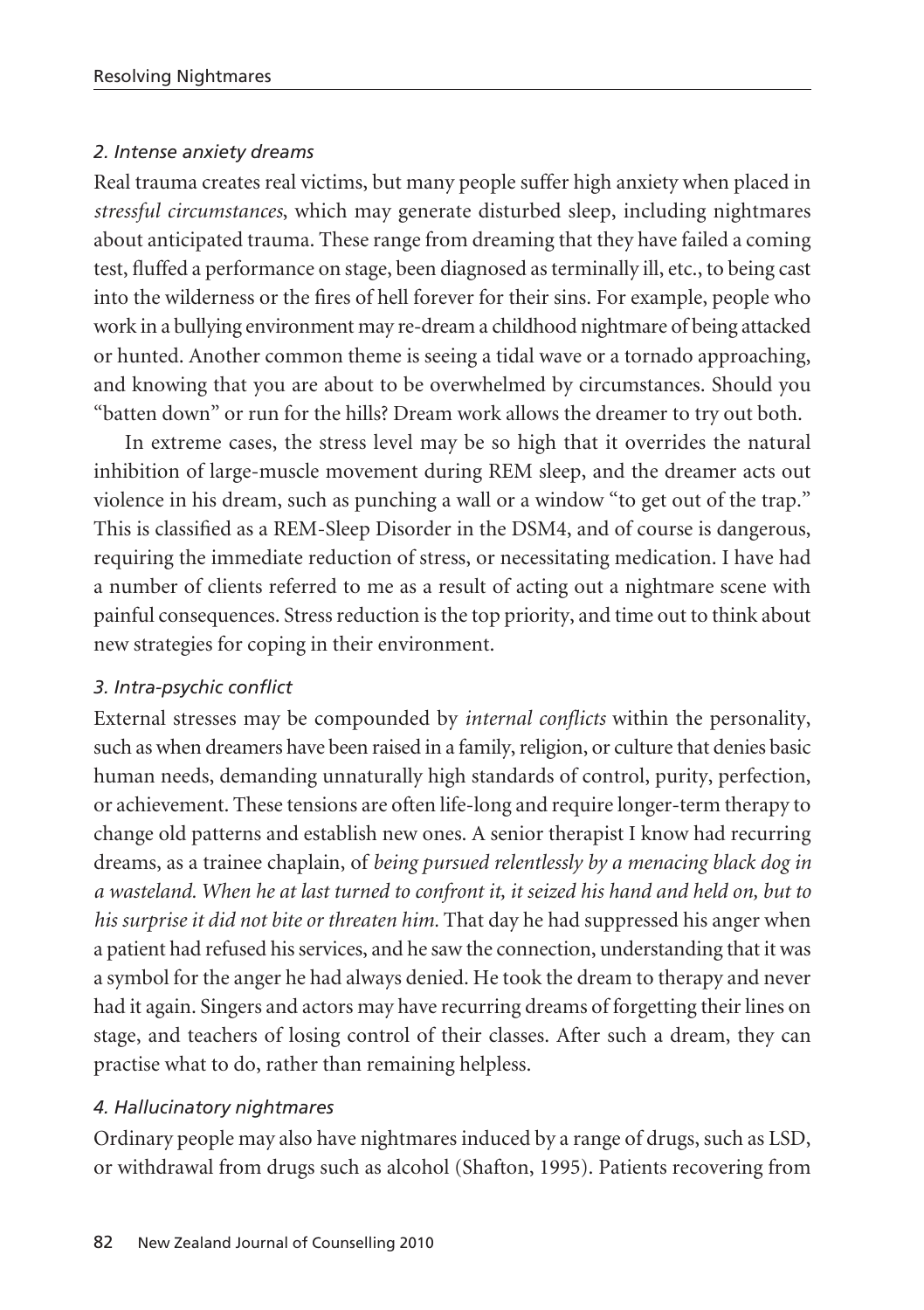surgery may be influenced by the clash between anaesthetics and other drugs, as in the case of a friend of mine who was given a glass of wine with his dinner four days after heart surgery. That night he experienced *being trapped for about two hours in a "journey through hell,"* which had remarkable similarities to Dante's *Inferno*, which he had never read. A young woman who had taken cannabis dreamed *she was condemned by a panel of judges for wasting her life*, which she later considered a "wake-up" call to change her ways.

Sleep deprivation can create disturbing dreams. Sandy Barwick, the ultra-marathon runner who took only one hour's sleep for each twelve hours of running, reported a vivid hallucination of running into a gigantic cobweb across the road (Barwick, 1993). Physical fever or mental illness can intensify ordinary dream images into hallucinations. Women survivors of post-natal psychosis have told me how the onset was preceded by a series of worsening nightmares, thus revealing the potential diagnostic value of nightmares as indicators of the need for medication. Carl Jung used to listen closely to the hallucinations of mental patients to work out the meaning of metaphors embedded within them (Jung, 1961/1983).

### *5. Psychic warning dreams*

One further category of nightmares should be noted: the psychic warning dream, which may be symbolic or literal, and which contains information about circumstances soon to happen. On waking, of course, the dreamer doesn't know whether it is a warning or a literal precognition, or even a metaphor about something else in that person's life, except that this type of dream tends to carry a sense of urgency that "this could come true." When US psychologist David Ryback published his research on this type of dream in *Psychology Today*, he was overwhelmed with readers' correspondence about their experiences, and subsequently published a book (Ryback & Sweitzer, 1989) summarising his findings that approximately one in twelve people reported sometimes having a literal precognitive dream that had come "substantially true" within a month of dreaming, and up to one in three were understood to have had such dreams if he loosened his criteria to include symbolic dreams. I quoted a particularly clear example in my book (Bowater, 1997, pp. 172–173), summarised here:

A colleague, whom I will call David, woke up at 4 a.m. from a vivid nightmare in which *he was desperately searching through city shops for his missing 3-year-old granddaughter*. At the same time, his wife Ginny sat up, having dreamed that *she was struggling to get the same child out of a bramble-bush.* They went back to sleep. At breakfast they discussed whether to tell their daughter, who lived in a different city, that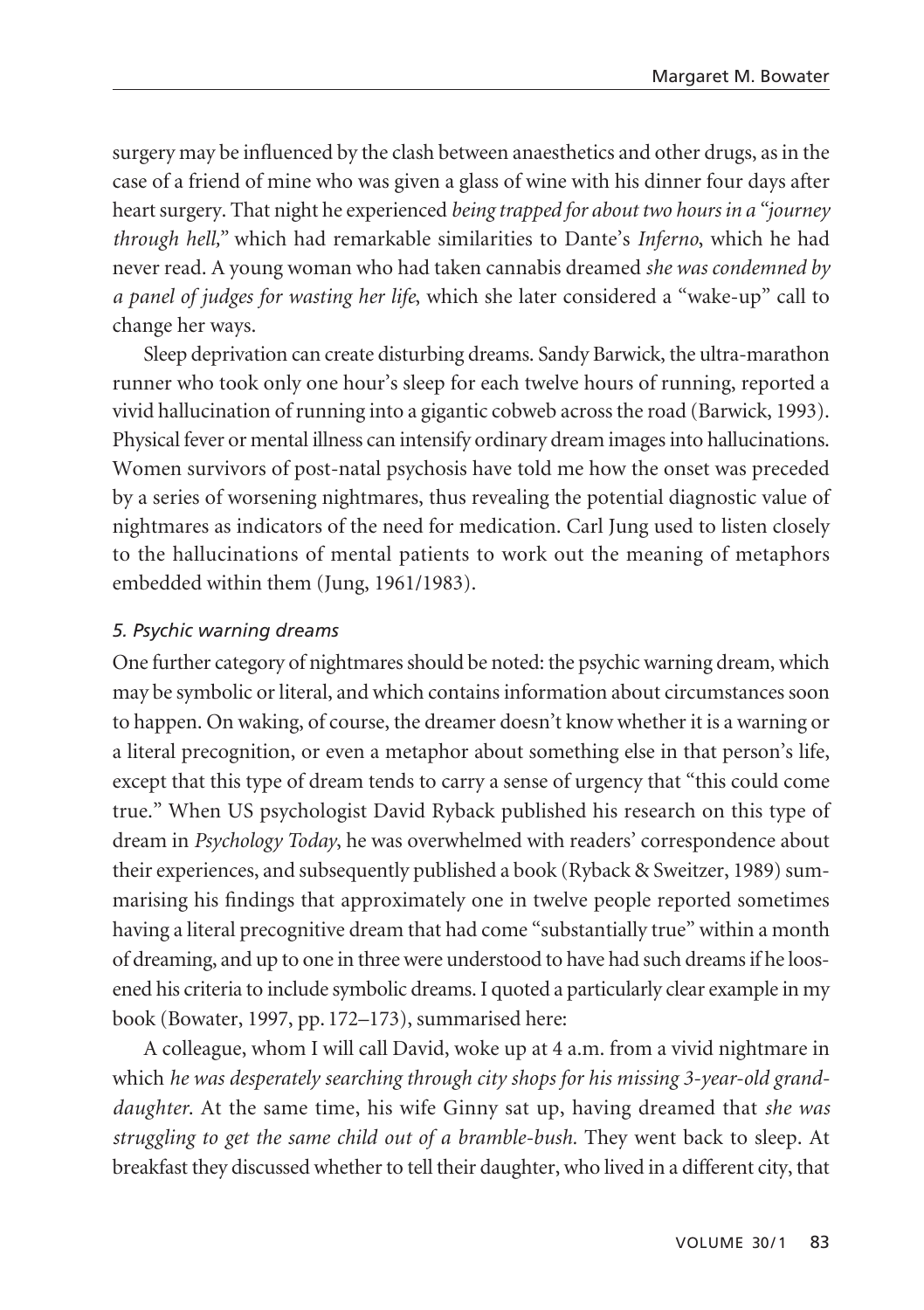they had both dreamed of the child being in danger, but reasoned that it was improbable and so therefore better not to worry her. Neither of them had had such a dream before. But David continued to feel anxious, so in the afternoon he rang his daughter and asked her how she was. Out poured her experience of half an hour's searching for the three-year-old in the street that morning, after she had slipped her reins at 11 a.m.! But she was eventually found, safe and well (Bowater, 1997).

So David had dreamed his daughter's literal experience, and Ginny had dreamed a symbolic version, seven hours before the event occurred. This does not fit our scientific paradigm, but it happened! Were they meant to warn their daughter? Would this have mitigated the experience or even prevented it? Could the whole experience have had a worse outcome if they had not been concerned, and probably prayed, as a result of the dreams? Other people, after such warning dreams, have told me that they either prayed for the people involved or passed on the warning, and felt sure that this had made a difference to the outcome. So many people have shared examples of precognitive dreaming in my workshops that I now regard this as normal, whatever explanation we may give to it, whether based on quantum physics or spiritual guidance. Sometimes the dream comes partly true, sometimes fully true; and sometimes it can be identified instead as a metaphor about a current event in the dreamer's life, such as Geoff's vivid dream of *speaking at his own funeral*. Thinking it over, he realised that he was in reality saying goodbye to a particular aspect of himself.

The practical issue is what to do when a disturbing dream seems to predict harm to someone else. First the dreamer should check with a trusted friend whether it could be a metaphor about him or herself. If it still seems that it carries a real warning for another person, who might be able to avert the danger, the dreamer could speak to her or him tentatively, allowing that s/he may not have "received" it accurately, and be ready to give support in thinking about it. One woman I know warned her husband of *a potential collision with a yellow truck at a certain blind corner on the road he would travel that day*, and pleaded with him not to go. He went, but moved right to the edge of the road as he approached the corner, and sure enough, there was the yellow truck he would have hit in the middle of the road!

Many precognitive dreams feel like "memories" of a near future. Ryback and Sweitzer (1989) noted that about 50% of the hundreds of precognitive warning dreams they studied came true as dreamed, but in the other half, the dreamers were able to take some kind of mitigating action in time. They concluded that precognitive dreams present a *possible* future, not necessarily a predetermined one.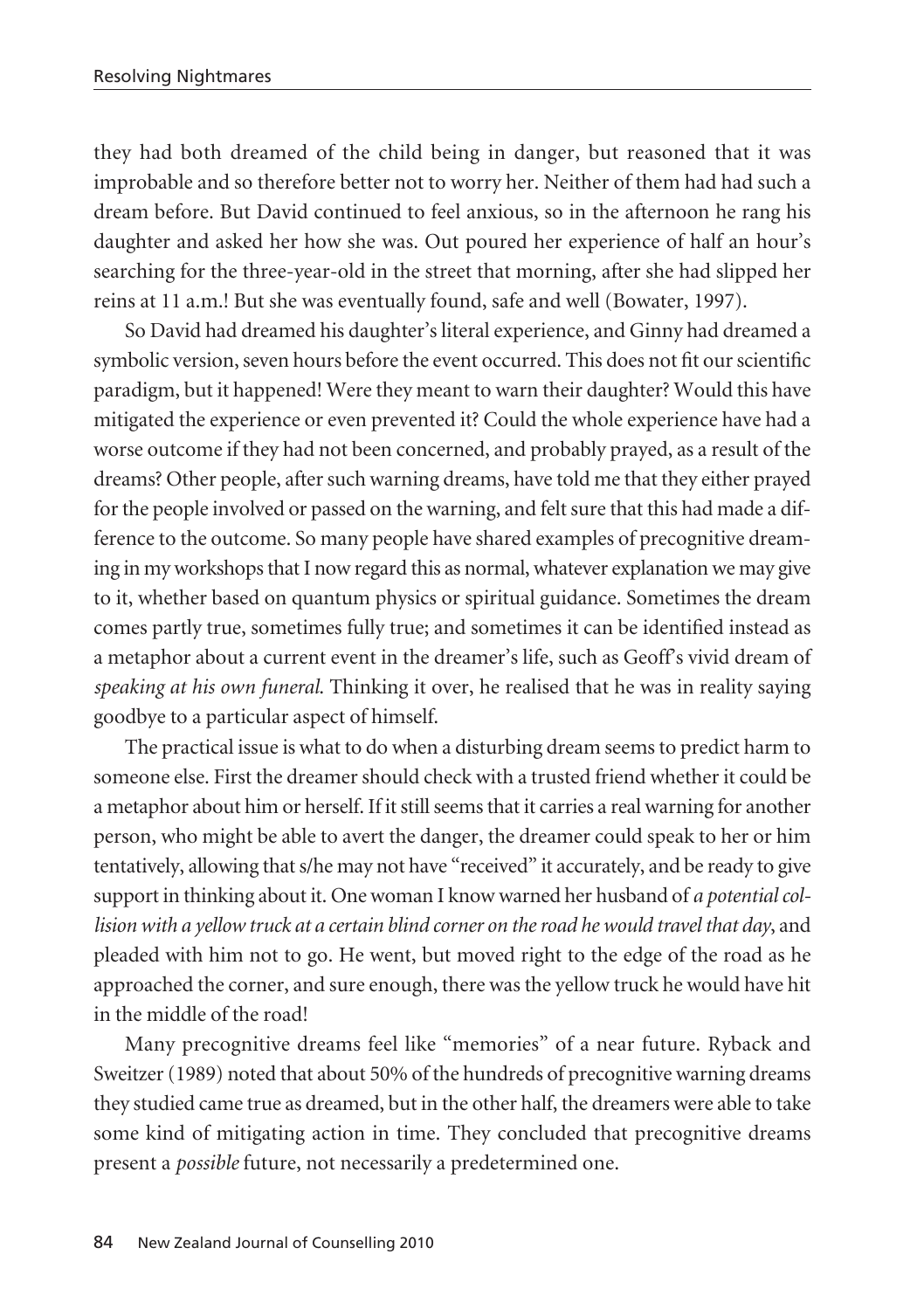Krippner, Bogzaran, and Percia De Carvalho (2002) recommend taking time to think seriously about such dreams:

*… asking yourself how the events would influence your life if they were actually to occur. Sometimes the dream can prepare the dreamer for the serious illness of a loved one, or a surprising turn of events.… Take preventive measures if the dream event is unpleasant.… Plan what you would do during and after the dream event to minimize its negative impact and maximize its positive impact.* (p. 125)

#### **Dealing with nightmares**

Krippner et al.'s (2002) advice is a common sense approach for dealing with most nightmares experienced by ourselves or our clients. What would be a wise response if the dream scenario were real? Counsellors can help such dreamers to work out what actions to take, practise them in the dream-scene, and translate them back into reality. If clients can summon new power or resources to confront or outwit the "attacker," or survive the disaster, or reframe the loss, then they are encouraged to do so.

There are, however, additional concerns for a counsellor working with a vulnerable client who may be feeling overwhelmed by current circumstances. Emotional support will be needed to help strengthen the client to face the issue more resourcefully. When working with a nightmare, I often ask such clients if they would like to bring in an imagined support figure to sit or stand beside them, such as an ancestor, a hero, a trusted friend, or even a dog, and to take that role for a few moments to absorb its strength.

When the action is too threatening, I ask them to imagine that it is happening on a video, and they can control the pause button while they talk to the Other, listen to what it actually wants, and think what to do next. Sometimes this is quite enlightening, reducing the Other to a more manageable human level. One of my clients, who had been severely abused by her father all her life, began to practise a controlled dialogue after such dreams, in which she spoke her truth to him and gradually gained the confidence to confront him in real life, seeing him at last as a pathetic man, no longer the monster of her childhood.

### **Conclusion**

Our clients may be having dreams throughout the process of counselling, often stimulated directly by the memories stirred up. Some of these are likely to be nightmares,